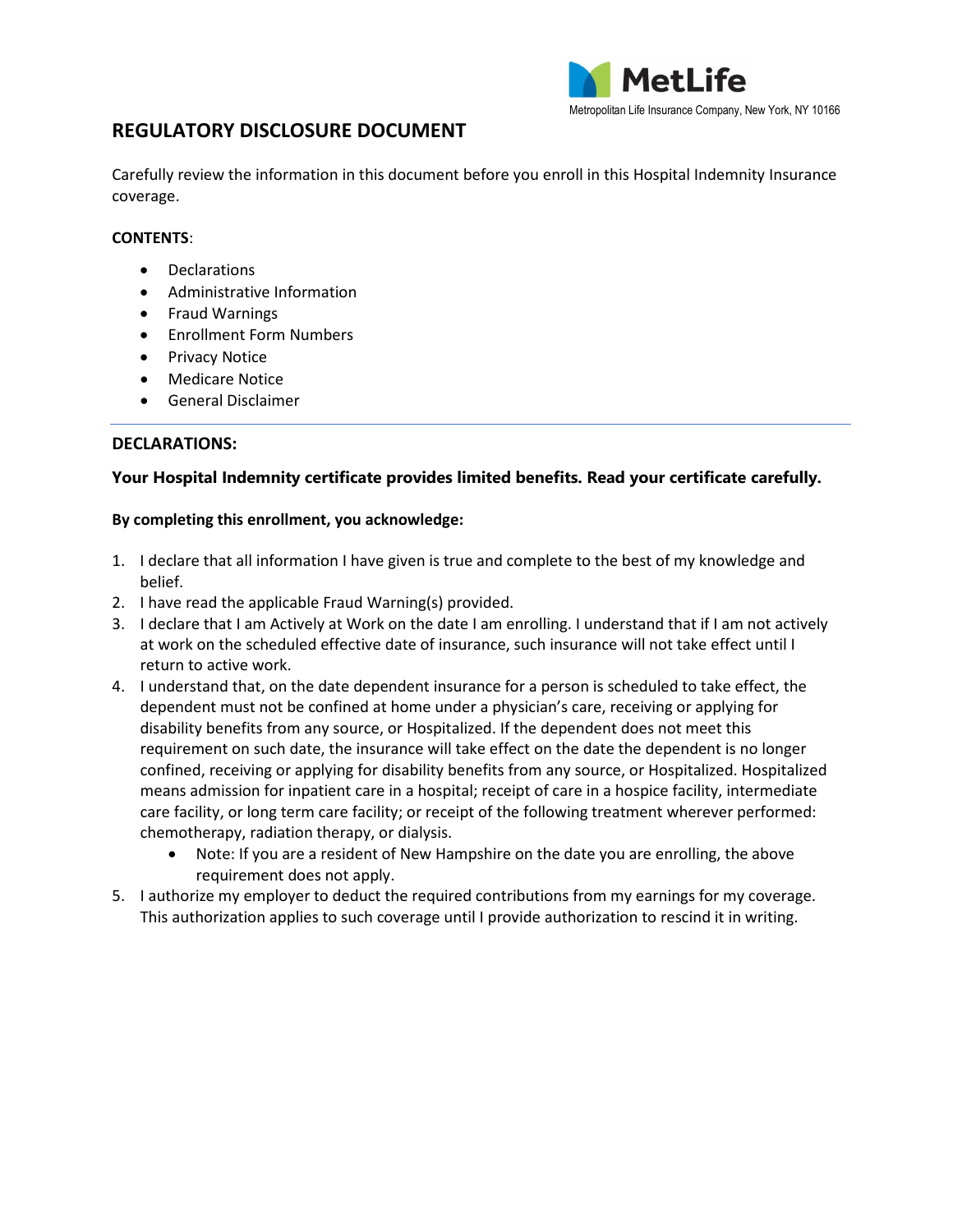# **ADMINISTRATIVE INFORMATION:**

# **The following disclosure is required by New Mexico law:**

NOTICE TO CONSUMER: This is a limited benefits health plan. The benefits provided are supplemental to, and not a substitute for, major medical coverage, even in combination with other limited benefits plans. To apply for an individual or small-group major medical plan, please visit the website of the New Mexico Health Insurance Exchange at [www.bewellnm.com](http://www.bewellnm.com/) or call 1- 833-862-3935 (TTY: 711).

**The following disclosure is required by Colorado law:**

**THIS IS A LIMITED BENEFIT HEALTH COVERAGE POLICY AND IS NOT A SUBSTITUTE FOR MAJOR MEDICAL COVERAGE. LACK OF MAJOR MEDICAL COVERAGE (OR OTHER MINIMUM ESSENTIAL COVERAGE) MAY RESULT IN AN ADDITIONAL PAYMENT WITH YOUR TAXES.**

**In Colorado, MetLife's Group Hospital Indemnity Insurance Product may be referred to as Accident and Sickness Insurance.**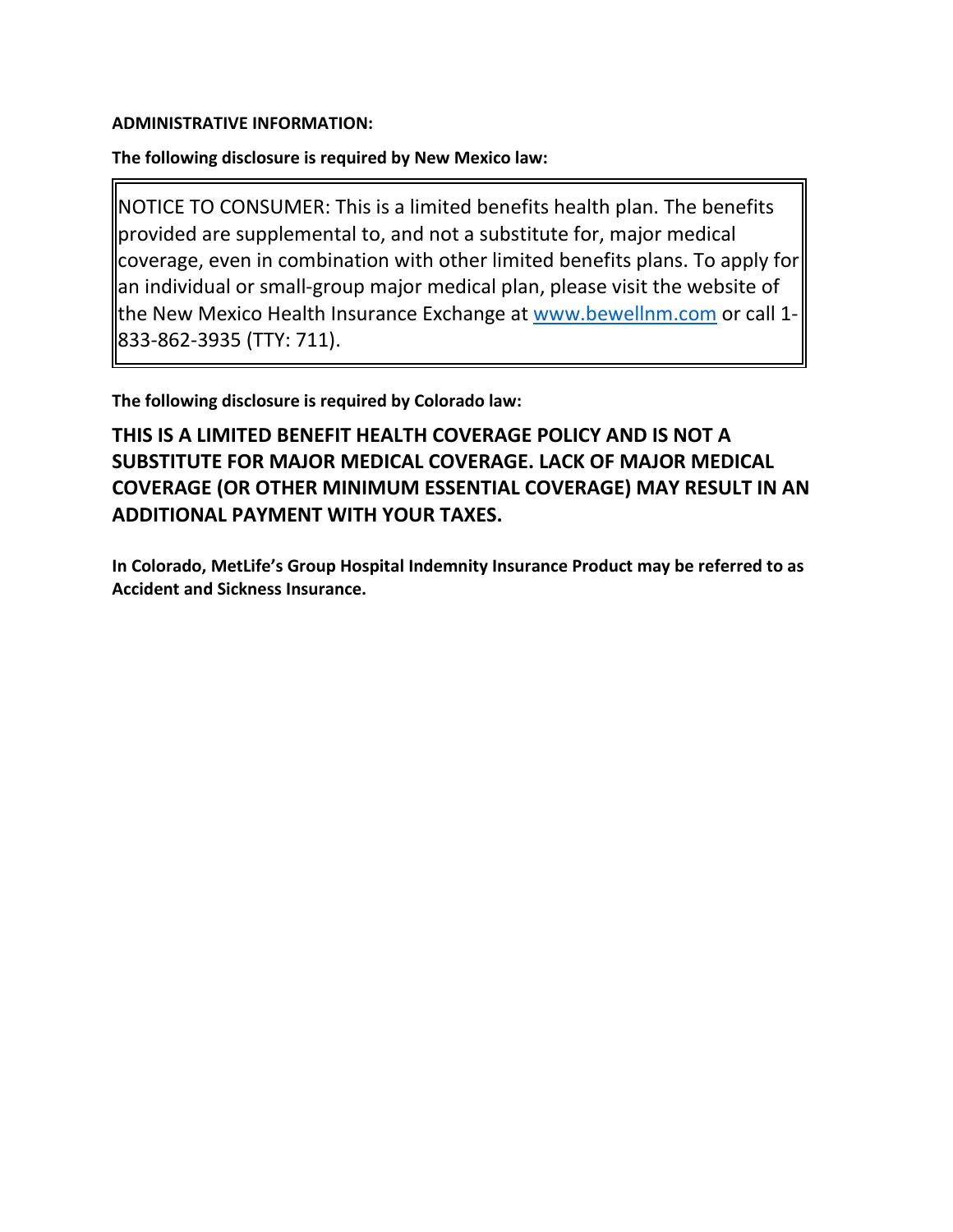#### **FRAUD WARNINGS:**

#### **FRAUD WARNINGS**

Please read the warning for the state where you reside and for the state where the contract under which you are applying for coverage was issued.

**Alabama, Arkansas, District of Columbia, Louisiana, Massachusetts, New Mexico, Ohio, Rhode Island and West Virginia**: Any person who knowingly presents a false or fraudulent claim for payment of a loss or benefit or knowingly presents false information in an application for insurance is guilty of a crime and may be subject to fines and confinement in prison.

**Colorado**: It is unlawful to knowingly provide false, incomplete or misleading facts or information to an insurance company for the purpose of defrauding or attempting to defraud the company. Penalties may include imprisonment, fines, denial of insurance and civil damages. Any insurance company or agent of an insurance company who knowingly provides false, incomplete, or misleading facts or information to a policyholder or claimant for the purpose of defrauding or attempting to defraud the policyholder or claimant with regard to a settlement or award payable from insurance proceeds shall be reported to the Colorado Division of Insurance within the Department of Regulatory Agencies to the extent required by applicable law.

**Florida**: Any person who knowingly and with intent to injure, defraud or deceive any insurance company files a statement of claim or an application containing any false, incomplete or misleading information is guilty of a felony of the third degree.

**Kansas and Oregon**: Any person who knowingly presents a materially false statement in an application for insurance may be guilty of a criminal offense and may be subject to penalties under state law.

**Kentucky**: Any person who knowingly and with intent to defraud any insurance company or other person files an application for insurance containing any materially false information or conceals, for the purpose of misleading, information concerning any fact material thereto commits a fraudulent insurance act, which is a crime.

#### **Maine, Tennessee and Washington: It is a crime to knowingly provide false, incomplete or misleading information to an insurance company for the purpose of defrauding the company. Penalties may include imprisonment, fines or a denial of insurance benefits.**

**Maryland**: Any person who knowingly or willfully presents a false or fraudulent claim for payment of a loss or benefit or who knowingly or willfully presents false information in an application for insurance is guilty of a crime and may be subject to fines and confinement in prison.

**New Jersey**: Any person who files an application containing any false or misleading information is subject to criminal and civil penalties.

**New York** (only applies to Accident and Health Insurance): Any person who knowingly and with intent to defraud any insurance company or other person files an application for insurance or statement of claim containing any materially false information, or conceals for the purpose of misleading, information concerning any fact material thereto, commits a fraudulent insurance act, which is a crime, and shall also be subject to a civil penalty not to exceed five thousand dollars and the stated value of the claim for each such violation.

**Oklahoma:** WARNING: Any person who knowingly, and with intent to injure, defraud or deceive any insurer, makes any claim for the proceeds of an insurance policy containing any false, incomplete or misleading information is guilty of a felony.

**Puerto Rico:** Any person who knowingly and with the intention to defraud includes false information in an application for insurance or files, assists or abets in the filing of a fraudulent claim to obtain payment of a loss or other benefit, or files more than one claim for the same loss or damage, commits a felony and if found guilty shall be punished for each violation with a fine of no less than five thousand dollars (\$5,000), not to exceed ten thousand dollars (\$10,000); or imprisoned for a fixed term of three (3) years, or both. If aggravating circumstances exist, the fixed jail term may be increased to a maximum of five (5) years; and if mitigating circumstances are present, the jail term may be reduced to a minimum of two (2) years.

**Vermont:** Any person who knowingly presents a false statement in an application for insurance may be guilty of a criminal offense and subject to penalties under state law.

**Virginia:** Any person who, with the intent to defraud or knowing that he is facilitating a fraud against an insurer, submits an application or files a claim containing a false or deceptive statement may have violated the state law.

**Pennsylvania and all other states:** Any person who knowingly and with intent to defraud any insurance company or other person files an application for insurance or statement of claim containing any materially false information, or conceals for the purpose of misleading, information concerning any fact material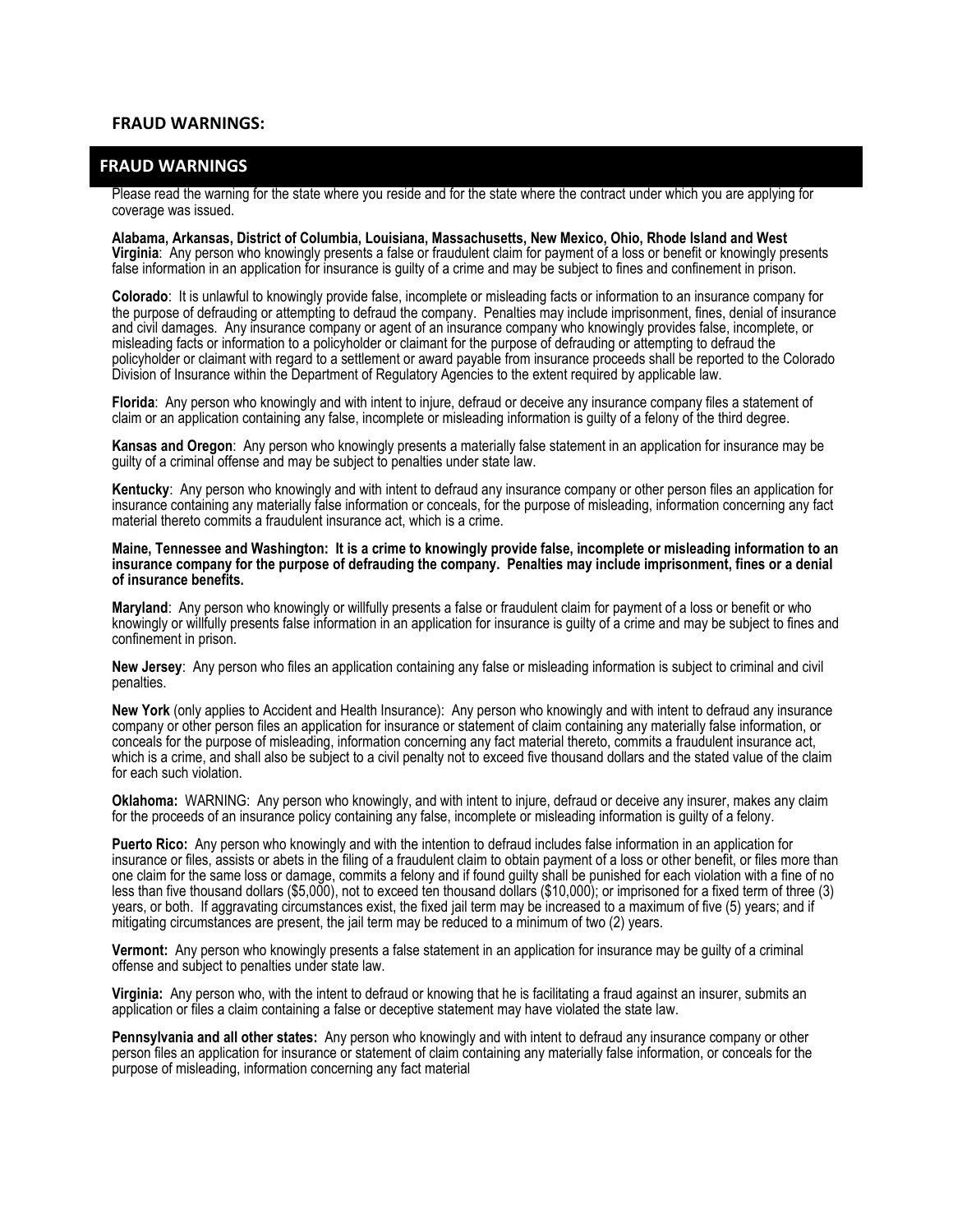# **ENROLLMENT FORM NUMBERS:**

For enrollees that reside in one of the states listed in Table #1 (below), the preceding pages correspond to the enrollment form numbers filed in such states.

| Table #1                  |                |                      |                     |  |
|---------------------------|----------------|----------------------|---------------------|--|
|                           | Form Numbers   |                      |                     |  |
| <b>State of Residence</b> | Administrative | <b>Fraud Warning</b> | <b>Declarations</b> |  |
| LA or MT or NM            | GEF09-1        | GEF09-1              | GEF09-1             |  |
| <b>NH</b>                 | GEF02-1A ADM   | <b>GEF09-1 FW</b>    | GEF09-1A DEC        |  |
| <b>NH</b>                 | GEF20-HI ADM   | GEF20-HI FW          | GEF20-HI DEC        |  |
| OR                        | GEF02-1 ADM    | <b>GEF09-1 FW</b>    | GEF09-1 DEC         |  |

For group policies issued and delivered (sitused) in one of the states listed in Table # 2 (below), the preceding pages correspond to the enrollment form numbers filed in the situs state. However, for those enrollees who reside in a state listed in Table #1, the preceding pages correspond to the enrollment form numbers set forth in Table #1.

| Table #2                  |                       |                      |                     |  |
|---------------------------|-----------------------|----------------------|---------------------|--|
|                           | Form Numbers          |                      |                     |  |
| <b>State of Residence</b> | <b>Administrative</b> | <b>Fraud Warning</b> | <b>Declarations</b> |  |
| CA                        | GEF02-1 ADM           | GEF09-1a             | GEF09-1a            |  |
| CO.                       | GEF02-CO ADM          | GEF09-1 FW           | GEF09-1 DEC         |  |
| KY                        | GEF09-1               | GEF09-1              | GEF09-1             |  |
| LA or MT or NM            | GEF09-1               | GEF09-1              | GEF09-1             |  |
| <b>MD</b>                 | GEF02-1a ADM          | GEF09-1 FW           | GEF09-1 DEC         |  |
| MO.                       | GEF02-1 ADM           | GEF09-1 FW           | GEF09-1 DEC         |  |
| NΗ                        | GEF02-1A ADM          | GEF09-1 FW           | GEF09-1A DEC        |  |
| NΗ                        | GEF20-HI ADM          | GEF20-HI FW          | GEF20-HI DEC        |  |
| NY.                       | GEF19-1 ADM           | <b>GEF19-1 FW</b>    | GEF19-1 DEC         |  |
| OR.                       | GEF02-1 ADM           | GEF09-1 FW           | GEF09-1 DEC         |  |
| VA                        | GEF13-1 ADM           | GEF09-1 FW           | GEF09-1 DEC         |  |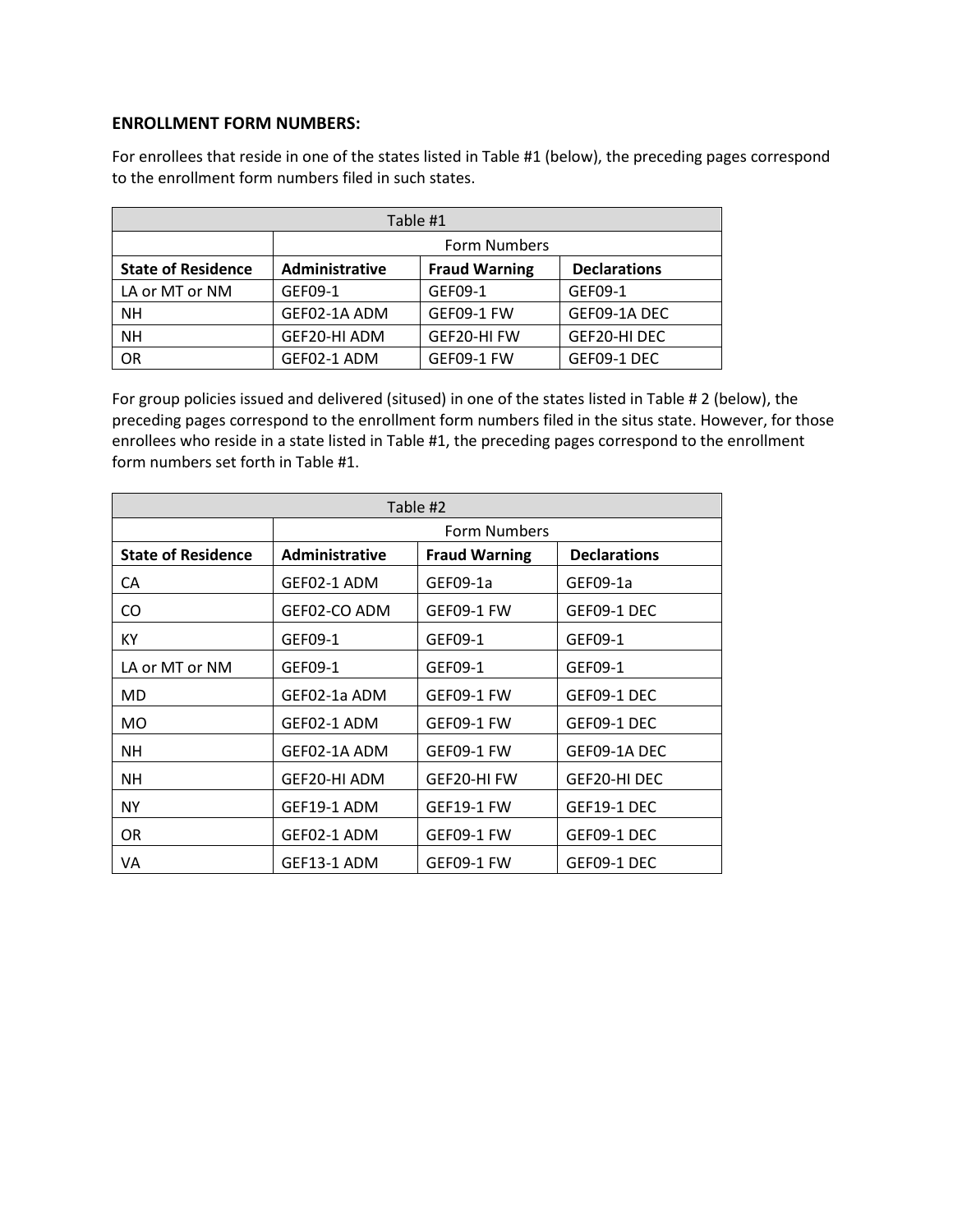

**Delaware American Life Insurance Company Hyatt Legal Plans, Inc. Hyatt Legal Plans of Florida, Inc. MetLife Health Plans, Inc.** 

**Metropolitan Life Insurance Company Metropolitan Tower Life Insurance Company SafeGuard Health Plans, Inc. SafeHealth Life Insurance Company**

# **Our Privacy Notice**

We know that you buy our products and services because you trust us. This notice explains how we protect your privacy and treat your personal information. It applies to current and former customers. "Personal information" as used here means anything we know about you personally.

#### **SECTION 1: Plan Sponsors and Group Insurance Contract Holders**

This privacy notice is for individuals who apply for or obtain our products and services under an employee benefit plan, group insurance or annuity contract, or as an executive benefit. In this notice, "you" refers to these individuals.

#### **SECTION 2: Protecting Your Information**

We take important steps to protect your personal information. We treat it as confidential. We tell our employees to take care in handling it. We limit access to those who need it to perform their jobs. Our outside service providers must also protect it, and use it only to meet our business needs. We also take steps to protect our systems from unauthorized access. We comply with all laws that apply to us.

#### **SECTION 3: Collecting Your Information**

We typically collect your name, address, age, and other relevant information. We may also collect information about any business you have with us, our affiliates, or other companies. Our affiliates include life, car, and home insurers. They also include a legal plans company and a securities broker-dealer. In the future, we may also have affiliates in other businesses.

# **SECTION 4: How We Get Your Information**

We get your personal information mostly from you. We may also use outside sources to help ensure our records are correct and complete. These sources may include consumer reporting agencies, employers, other financial institutions, adult relatives, and others. These sources may give us reports or share what they know with others. We don't control the accuracy of information outside sources give us. If you want to make any changes to information we receive from others about you, you must contact those sources.

We may ask for medical information. The Authorization that you sign when you request insurance permits these sources to tell us about you. We may also, at our expense:

- Ask for a medical exam Ask for blood and urine tests
- Ask health care providers to give us health data, including information about alcohol or drug abuse

We may also ask a consumer reporting agency for a "consumer report" about you (or anyone else to be insured). Consumer reports may tell us about a lot of things, including information about:

- 
- Reputation **Driving record Driving record Finances** 
	-
- Work and work history  **Hobbies and dangerous activities** 
	-

The information may be kept by the consumer reporting agency and later given to others as permitted by law. The agency will give you a copy of the report it provides to us, if you ask the agency and can provide adequate identification. If you write to us and we have asked for a consumer report about you, we will tell you so and give you the name, address and phone number of the consumer reporting agency.

Another source of information is MIB, Inc. ("MIB"). It is a not-for-profit membership organization of insurance companies which operates an information exchange on behalf of its Members. We, or our reinsurers, may make a brief report to MIB. If you apply to another MIB Member company for life or health insurance coverage, or a claim for benefits is submitted, MIB, upon request, will supply such company with the information in its file. Upon receipt of a request from you MIB will arrange disclosure of any information it may have in your file. Please contact MIB at 866-692-6901. If you question the accuracy of information in MIB's file, you may contact MIB and seek a correction in accordance with the procedures set forth in the federal Fair Credit Reporting Act. You may do so by writing to MIB, Inc., 50 Braintree Hill, Suite 400, Braintree, MA 02184-8734 or go to MIB website at www.mib.com.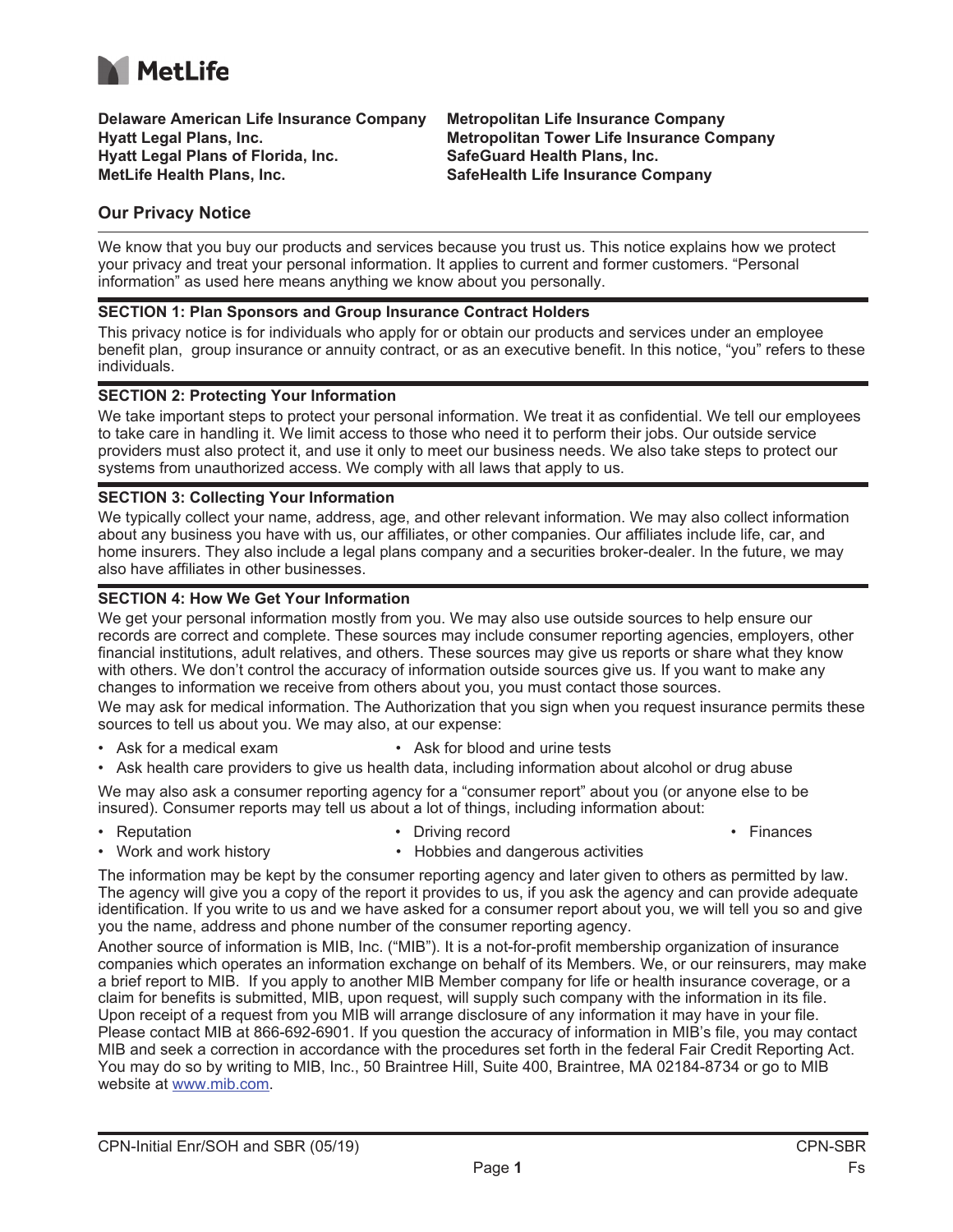# **SECTION 5: Using Your Information**

We collect your personal information to help us decide if you're eligible for our products or services. We may also need it to verify identities to help deter fraud, money laundering, or other crimes. How we use this information depends on what products and services you have or want from us. It also depends on what laws apply to those products and services. For example, we may also use your information to:

- administer your products and services
- perform business research
- market new products to you
- comply with applicable laws

# **SECTION 6: Sharing Your Information With Others**

We may share your personal information with others with your consent, by agreement, or as permitted or required by law. We may share your personal information without your consent if permitted or required by law. For example, we may share your information with businesses hired to carry out services for us. We may also share it with our affiliated or unaffiliated business partners through joint marketing agreements. In those situations, we share your information to jointly offer you products and services or have others offer you products and services we endorse or sponsor. Before sharing your information with any affiliate or joint marketing partner for their own marketing purposes, however, we will first notify you and give you an opportunity to opt out. Other reasons we may share your information include:

- doing what a court, law enforcement, or government agency requires us to do (for example, complying with search warrants or subpoenas)
	- telling another company what we know about you if we are selling or merging any part of our business
	- giving information to a governmental agency so it can decide if you are eligible for public benefits
	- giving your information to someone with a legal interest in your assets (for example, a creditor with a lien on your account)
	- giving your information to your health care provider
	- having a peer review organization evaluate your information, if you have health coverage with us
	- those listed in our "Using Your Information" section above

# **SECTION 7: HIPAA**

We will not share your health information with any other company – even one of our affiliates – for their own marketing purposes. The Health Insurance Portability and Accountability Act ("HIPAA") protects your information if you request or purchase dental, vision, long-term care and/or medical insurance from us. HIPAA limits our ability to use and disclose the information that we obtain as a result of your request or purchase of insurance. Information about your rights under HIPAA will be provided to you with any dental, vision, long-term care or medical coverage issued to you.

You may obtain a copy of our HIPAA Privacy Notice by visiting our website at www.MetLife.com. For additional information about your rights under HIPAA; or to have a HIPAA Privacy Notice mailed to you, contact us at HIPAAprivacyAmericasUS@metlife.com, or call us at telephone number (212) 578-0299.

# **SECTION 8: Accessing and Correcting Your Information**

You may ask us for a copy of the personal information we have about you. We will provide it as long as it is reasonably locatable and retrievable. You must make your request in writing listing the account or policy numbers with the information you want to access. For legal reasons, we may not show you privileged information relating to a claim or lawsuit, unless required by law.

If you tell us that what we know about you is incorrect, we will review it. If we agree, we will update our records. Otherwise, you may dispute our findings in writing, and we will include your statement whenever we give your disputed information to anyone outside MetLife.

# **SECTION 9: Questions**

We want you to understand how we protect your privacy. If you have any questions or want more information about this notice, please contact us. A detailed notice shall be furnished to you upon request. When you write, include your name, address, and policy or account number.

# **Send privacy questions to:** MetLife Privacy Office

P. O. Box 489 Warwick, RI 02887-9954 privacy@metlife.com

We may revise this privacy notice. If we make any material changes, we will notify you as required by law. We provide this privacy notice to you on behalf of the MetLife companies listed at the top of the first page.

**Page 2** France **Page 2** France **2** France **Page 2** France **Page 2** 

- process claims and other transactions
- confirm or correct your information
- help us run our business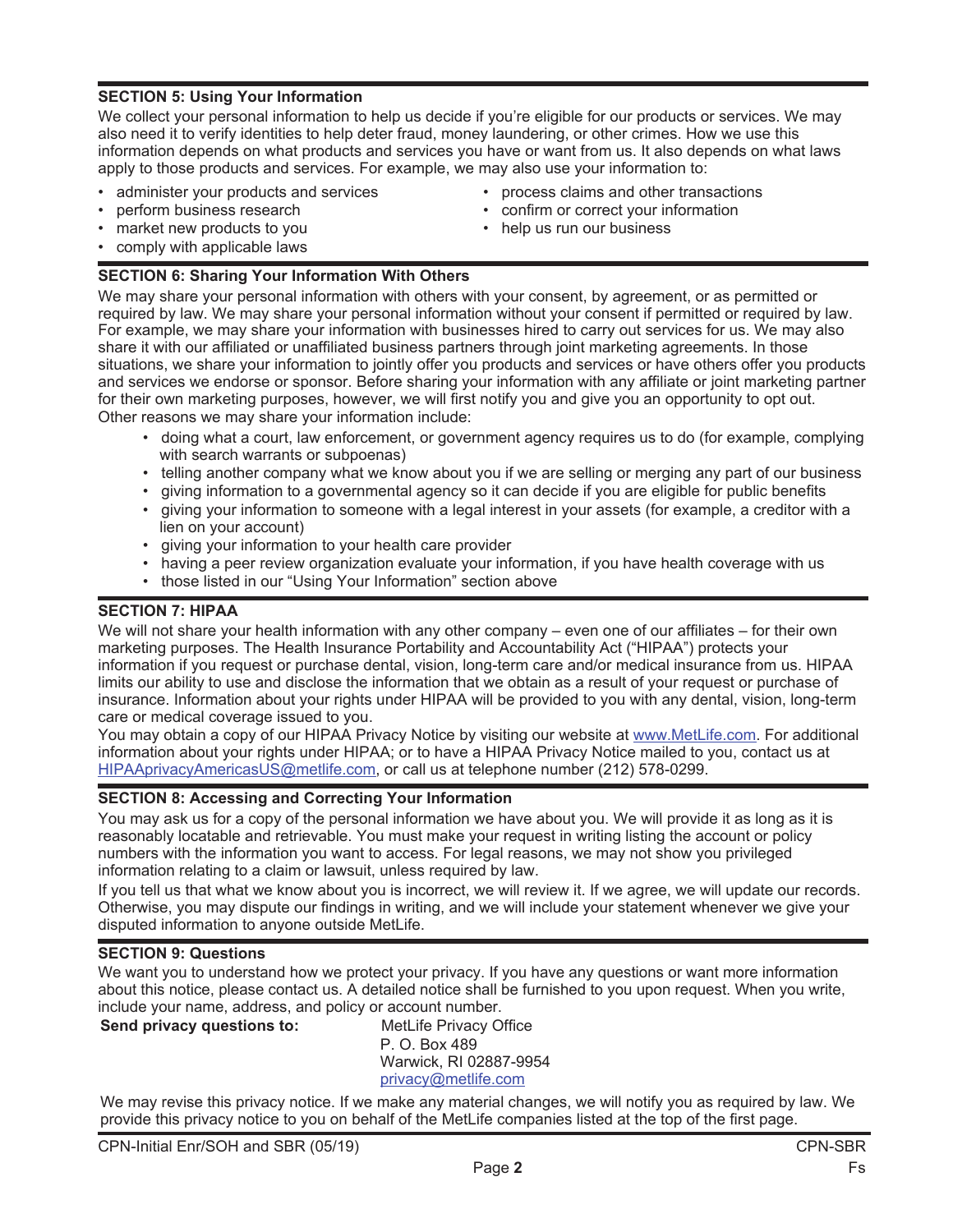#### **IMPORTANT NOTICE TO PERSONS ON MEDICARE**

#### **THIS INSURANCE DUPLICATES SOME MEDICAREBENEFITS**

#### **THIS IS NOT MEDICARE SUPPLEMENT INSURANCE**

This insurance provides limited benefits, if you meet the conditions listed in the certificate, for hospital or medical expenses that result from accidental injury or sickness. It does not pay your Medicare deductibles or coinsurance and is not a substitute for Medicare Supplement insurance.

#### **This insurance duplicates Medicare benefits when it pays:**

• hospital or medical expenses up to the maximum stated in the certificate

#### **Medicare generally pays for most or all of these expenses.**

**Medicare pays extensive benefits for medically necessary services regardless of the reason you need them. These include:**

- hospitalization
- physician services
- outpatient prescription drugs if you are enrolled in Medicare Part D
- other approved items and services

# **BEFORE YOU BUY THIS INSURANCE**

- $\sqrt{\phantom{a}}$  Check the coverage in all health insurances policies you already have.
- √ For more information about Medicare and Medicare Supplement insurance, review the *Guide to Health Insurance for People with Medicare*, available from the insurance company.
- √ For help in understanding your health insurance, contact your state insurance department or state health insurance assistance program (SHIP)